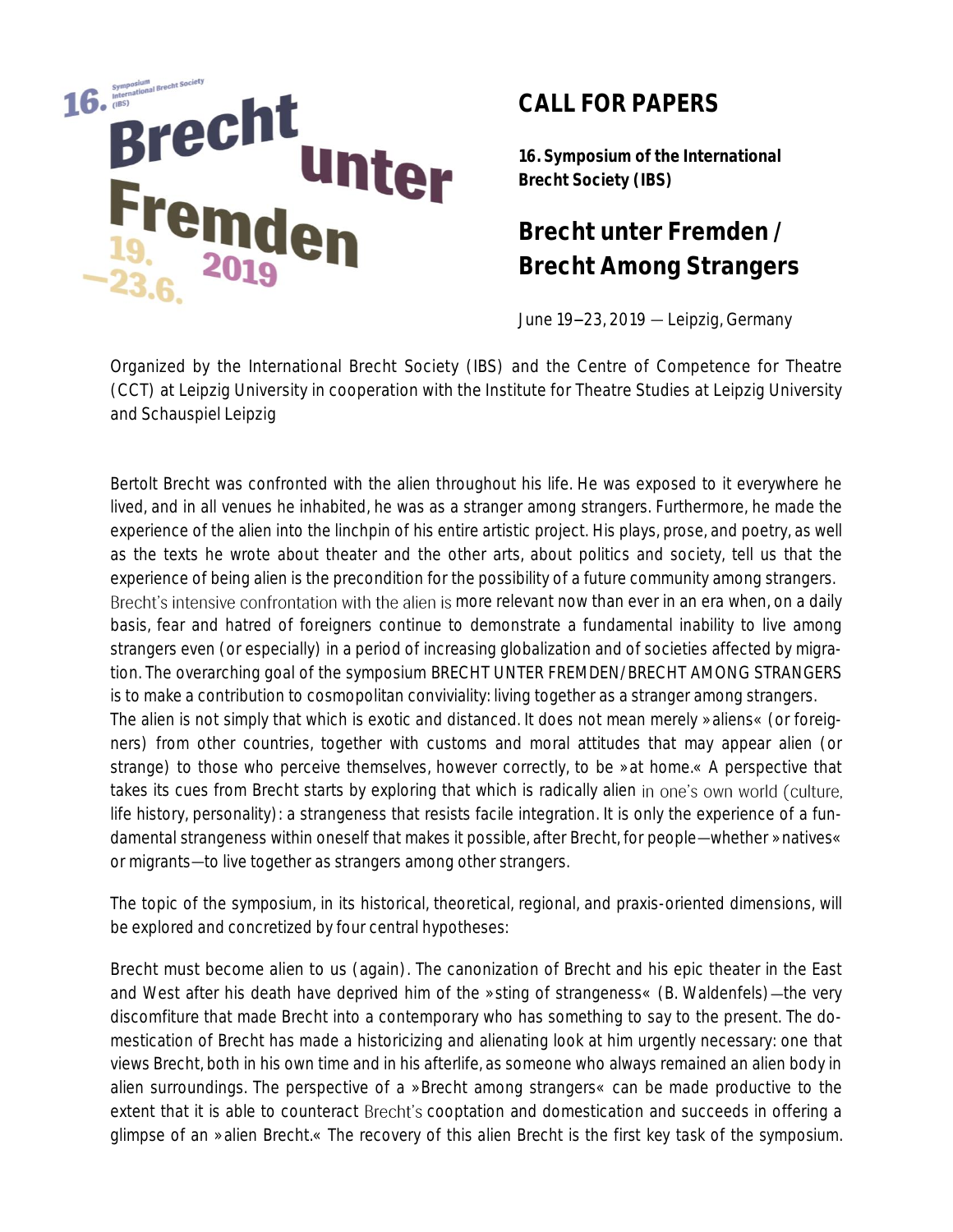Via Brecht, we will work toward a theory of a contemporary »theater among strangers.« The dynamics of globalization are forcing us to reflect in new ways upon the very idea of theater itself. These dynamics insist that we take into account the changed and changing relationship between that which we may view as our own and that which can be viewed as foreign; between what appears near to us and what appears far from us; between the simultaneous and the non-simultaneous; and between migration and residency/»at-homeness«. The dynamics of globalization call for a theory of the »transcultural theater« (G. Heeg). In contradistinction to the concept of the intercultural, a transcultural theater no longer makes a distinction between that which is culturally, and self-evidently, one's own and that which is self-evidently foreign. Rather, the concept of the transcultural focuses on the interrelationship between the »native« and the »foreign« within—and as an integral part of—what one might believe to be one's »own« domestic or »native« culture. Brecht's theater work therefore offers considerable possibilities for a contemporary transcultural theater. It is a »theater among strangers.« *The second key task of the symposium, following the clues left by Brecht, will be to work on a theory of the transcultural theater.*

In a globalized world, Brecht is urgently needed. It is time for a theater and a literature among strangers. The urgency of this need can be measured by the masses of refugees fleeing from war, starvation, and poverty by land and by sea, as well as by arson attacks in Germany and elsewhere against residences for refugees, and by the fear and hatred of »natives« for »foreigners« that such attacks instantiate and demonstrate. The critical junctures of globalization—from which no region of the world is exempt—are marginalizing entire countries and regions and leading directly to a backlash: the creation of fundamentalist movements throughout the world. The specific local and regional instantiations of these fracture zones demand differentiated and targeted artistic practices that are capable of confronting them. They call for a different Brecht, a Brecht who can be interrogated with a view to his transcultural relevance within the context of changed and changing cultural conditions worldwide. *The third key task of the symposium will therefore be to seek out the world's regional combustion points and to explore the ways in which a theater and a literature among strangers, following Brecht, can develop decisive agency in such a context.*

Theater in the wake of Brecht is a cultural practice for everyone, by everyone. Although Brecht was keenly interested in work with professional actors, he also strove for a broader understanding of theater as a fundamental cultural, social, and anthropological practice that is by no means limited to the arena of professional theater. A theater among strangers, following Brecht, therefore encompasses theater with nonprofessional actors. Theater as a cultural praxis for and by everyone is an excellent medium for exploring relationships with what may appear alien, and with those who may seem to be foreign. Brecht formulated the model of the *Lehrstück* (learning play) for his theater work with nonprofessional actors, and this model has subsequently experienced numerous further developments and instantiations. *The fourth key task of the symposium will be to continue work on the model of the* Lehrstück *within the framework of a theater among strangers.*

#### *Submissions*

Abstracts-of no more than 1,500 characters-for presentations, panels, short workshops, lecture performances, and related formats—with a time limit of twenty minutes, plus ten minutes for discussion may be sent, by July 31, 2018, to: [abstracts@brechtunterfremden.org](mailto:abstracts@brechtunterfremden.org). The symposium organizers will be happy to consider proposals for entire panels (with up to three presenters), or for mutual or intercon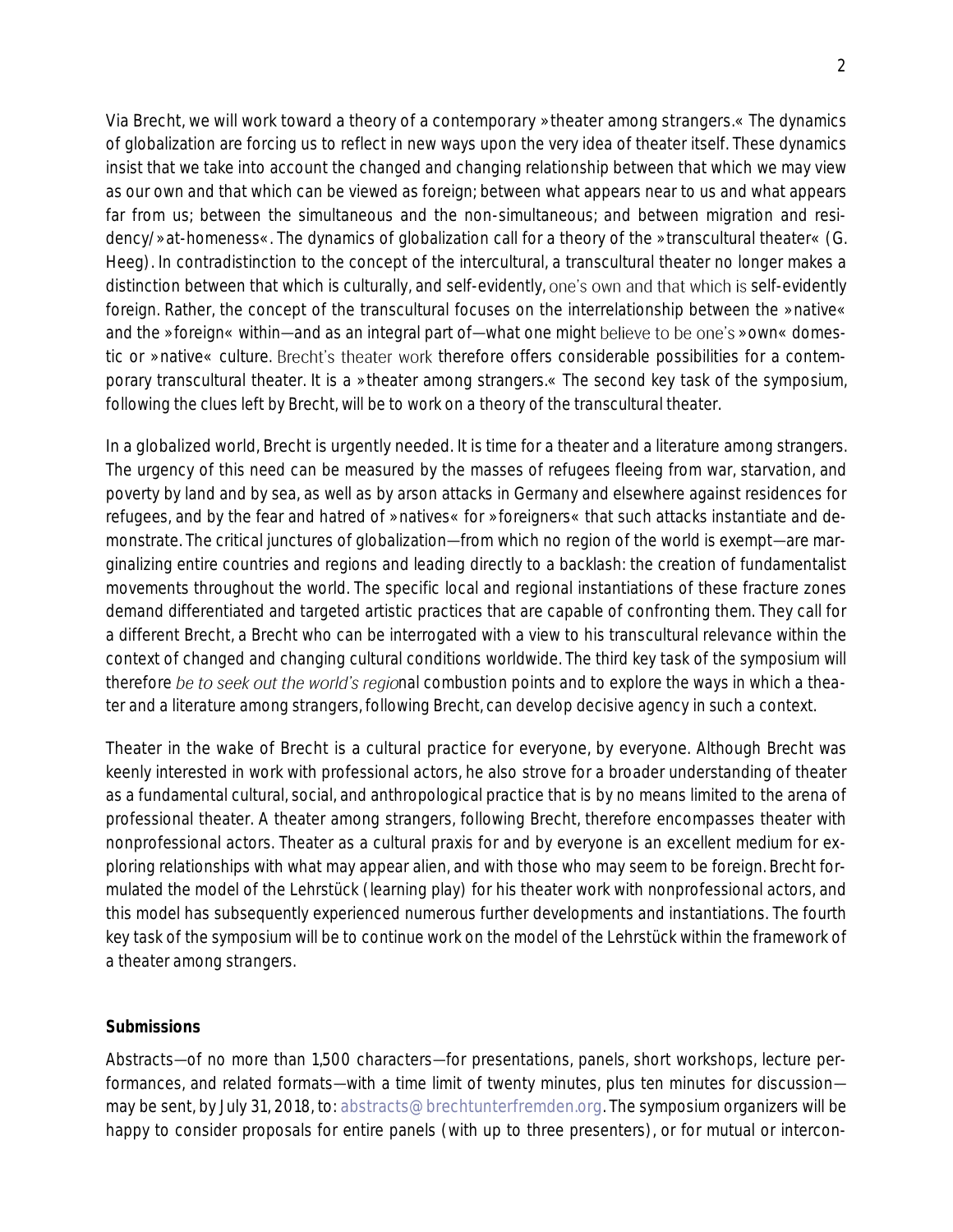nected presentations. We particularly welcome submissions oriented to one of the four thematic complexes, described in further detail below. The languages of the symposium will be German and English. All who have submitted abstracts will receive information about acceptance or rejection by October 31, 2018 at the latest.

### *Sections*

I. Brecht in Foreign Lands/Brecht the Foreigner: New Perspectives on Brecht's Time as a Migrant and Theater Work »after Brecht« in the GDR and the FRG

Departure from the homeland and a feeling of homelessness and foreignness were, in essence, the fundamental precondition for Brecht's work and life. Already in Augsburg, Munich, and Berlin, as well as during the period of exile and migration and ultimately in the GDR, Brecht was always fascinated by alienness and foreign countries. Likewise, what was supposedly his own remained fundamentally foreign to him and eventually became uncanny. By no means however do the »foreign« and the »uncanny« have clearly negative connotations for Brecht; on the contrary, they are an important impulse for productivity and labor. Brecht seized on the principles of estrangement and historicization as artificial, ludic processes enabling, within the realm of theater, an inquiry into the possibility of dissolving alienation (Marx) itself. Theater work »after Brecht«, in the GDR as well as in the FRG, turned into a twofold space of foreignness in the familiar, and familiarity in the foreign. For various reasons, a »students« and »successors« like Egon Monk, Peter Palitzsch, Benno Besson, Manfred Wekwerth, Ruth Berghaus, or Peter Konwitschny-shared their teacher's fundamental experience of foreignness. This raises a question: What is it that turned those practitioners who got their start with Brecht into aliens? »La colombara ha aperto gli occhi—the dovecote has opened its eyes,« one could apply an Italian proverb to the circles of Brecht's collaborators and students. This means that the experience of being foreign is a fundamental precondition for a refusal to remain perched, with closed eyes, in domesticityboth today and in the past.

We invite historically oriented submissions that seek to grapple with questions of foreignness in Brecht's biographical experience—in periods of migration and in the GDR as well as in other phases of Brecht's life. We particularly welcome model investigations of the theatrical work of Brecht's successors, in their relationships with Brecht and among each other. We seek contributions that look at theater work by and after Brecht with »open eyes«—as a theater that has become strange(r)—as well as contributions that address the structures and functions of a theater that welcomes estrangement.

### II. Theater among Strangers: Brecht's Concept of a Transcultural Theater and Its Continuation in the Theater of Migration Societies

Brecht's writing as well as his practical theater work are fundamentally influenced by the experience of foreignness, migration, and cultural instability. Brecht's work has therefore been referred to, accurately enough, as »migrant writing.« This is the fundamental impulse behind techniques such as the distancing effect (*V-Effekt*) and the »separation of elements,« from Brecht's theory of affect and his concept of »gestus« to practices of historicization and transmedial and transcultural positioning. All these techniques point to the idea of a »transcultural theater.« To live »without support and embarked on a great voyage, « as Brecht's Galileo remarks—as a stranger among strangers—, is the fundamental challenge of migration societies and forms the basis of Brecht's entire artistic project.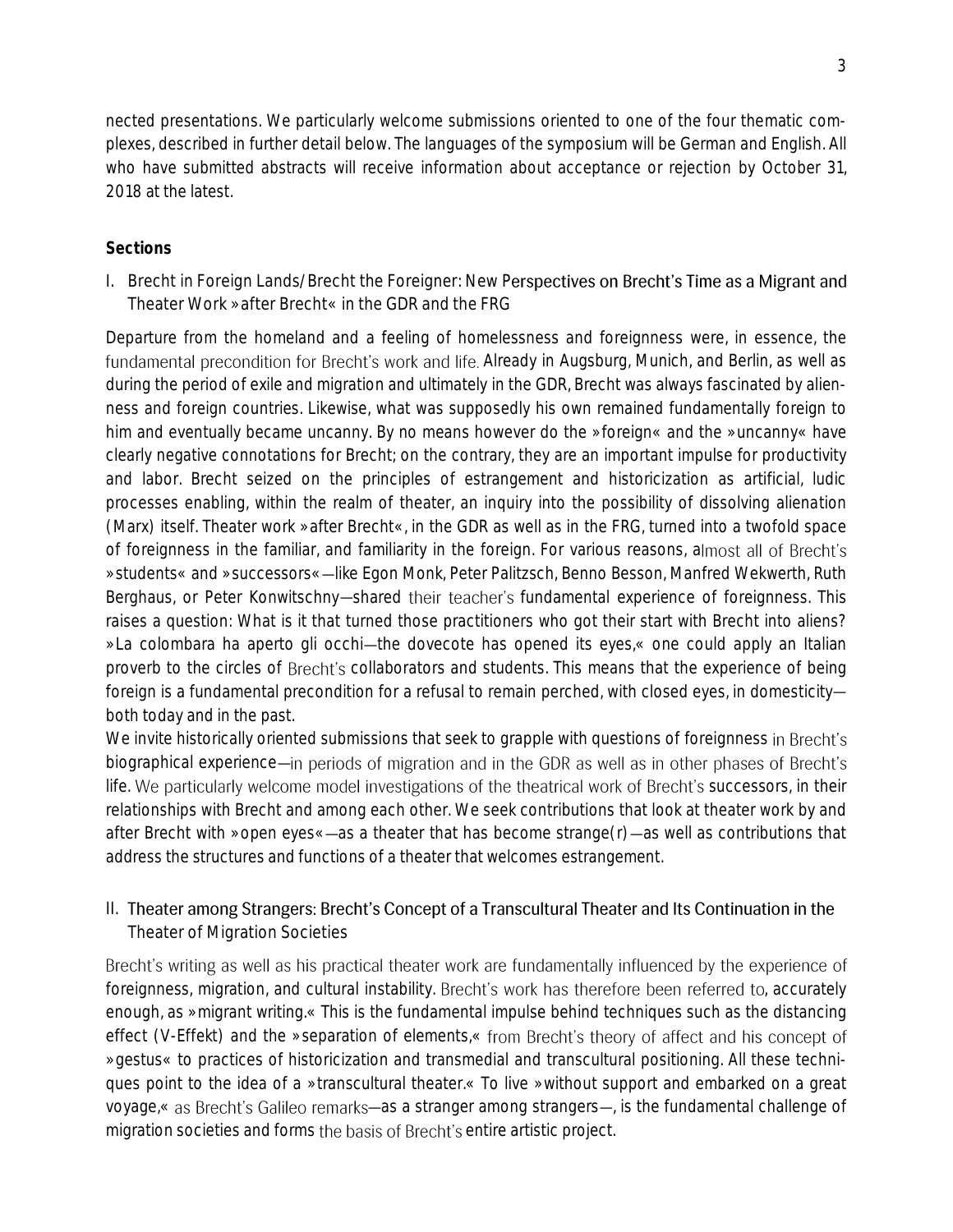The goal of this—theoretically focused—section is the reconstruction, elaboration, and continued development of an idea of a »transcultural theater« in Brecht's »migrant writing« under the changed conditions and in the diverse contexts of the contemporary world. We therefore welcome re-readings and re-visions of supposedly well-known Brechtian theories and practices. We are happy to explore questions about the relevance of contemporary aesthetic-political theories of theater as well as experimental techniques between science and art in diverse settings within a globalized world. Among other aspects, we are hoping for examinations of strategies for exemplary theatrical formations-positioned between globalization on the one hand and fundamentalism on the other and explicitly outside of conventional discourse histories—as well as investigations into writing practices of a political-aesthetic theory of theater in a post-Brechtian world.

III. Foreign Affairs in a Global World: Artistic Practices after Brecht in Regional and Social Combustion Points Worldwide

For a long time, Brecht appeared—above all on the political left—to be universally applicable to any kind of social conflict. By now, in the critical junctures of globalization, all social classes and levels are threatened with the experience of being forced to the margins, forgotten, and left behind socially, economically, technologically, culturally, artistically, and in the media. This experience of marginalization makes it impossible to assume Brecht's significance as a »universal factor of applicability« available everywhere and in all cultures in the same way. Rather, it demands that we cast a careful look at specific appropriations in concrete situations and in real places. Only in this way can we hope for a critical discourse that questions both euphoric concepts of globalization and all-too-optimistic hopes for supposedly »Brechtian« counter-projects. Thinking about the marginal and the marginalized—always already anticipated by Brecht—demands that we (re)discover Brecht from the margins.

What, then, does marginalization mean in Brechtian terms? Which practices, projects, and appropriations exist on the margins of urban centers and of government- or corporate-supported structures, in zones between art and the social, beyond established reading practices and conventional dramaturgies? How might it be possible to imagine alternatives precisely from a marginalized perspective? Our section focuses on specific spaces and practices within the framework of globalization. We particularly welcome investigations of (theater) projects that, in an attempt to explore these and other questions, dare to overstep the boundaries between artistic research, scientific practice, and social intervention.

#### IV. Strangers Acting/Acting Strange: Theater Work with Nonprofessional Actors »after Brecht«

Brecht always emphasized the relevance of theater work with amateurs and »lay acting groups.« As late as 1956, he believed that the future of theater was to be found among »small, versatile troupes and tiny groups« who could become productive via the artistic and practical appropriation of »everyday questions.« Brecht's most radical work in this area came with the theory and practice of the *Lehrstück* (learning play), which »teaches by being performed and not by being seen.« The rapprochement between acting and observing in an active process involving self-observation shifts the accent from teaching to learning. As an act of learning for all participants, the process of acting is intended to enable both an »acting through« and an »acting different(ly)« that makes attitudes and patterns of behavior recognizable as such, thus changing and even invalidating them. The artistic and social space of virtuality thus opened up provides a productive confrontation with foreignness and an estrangement of the seemingly familiar.